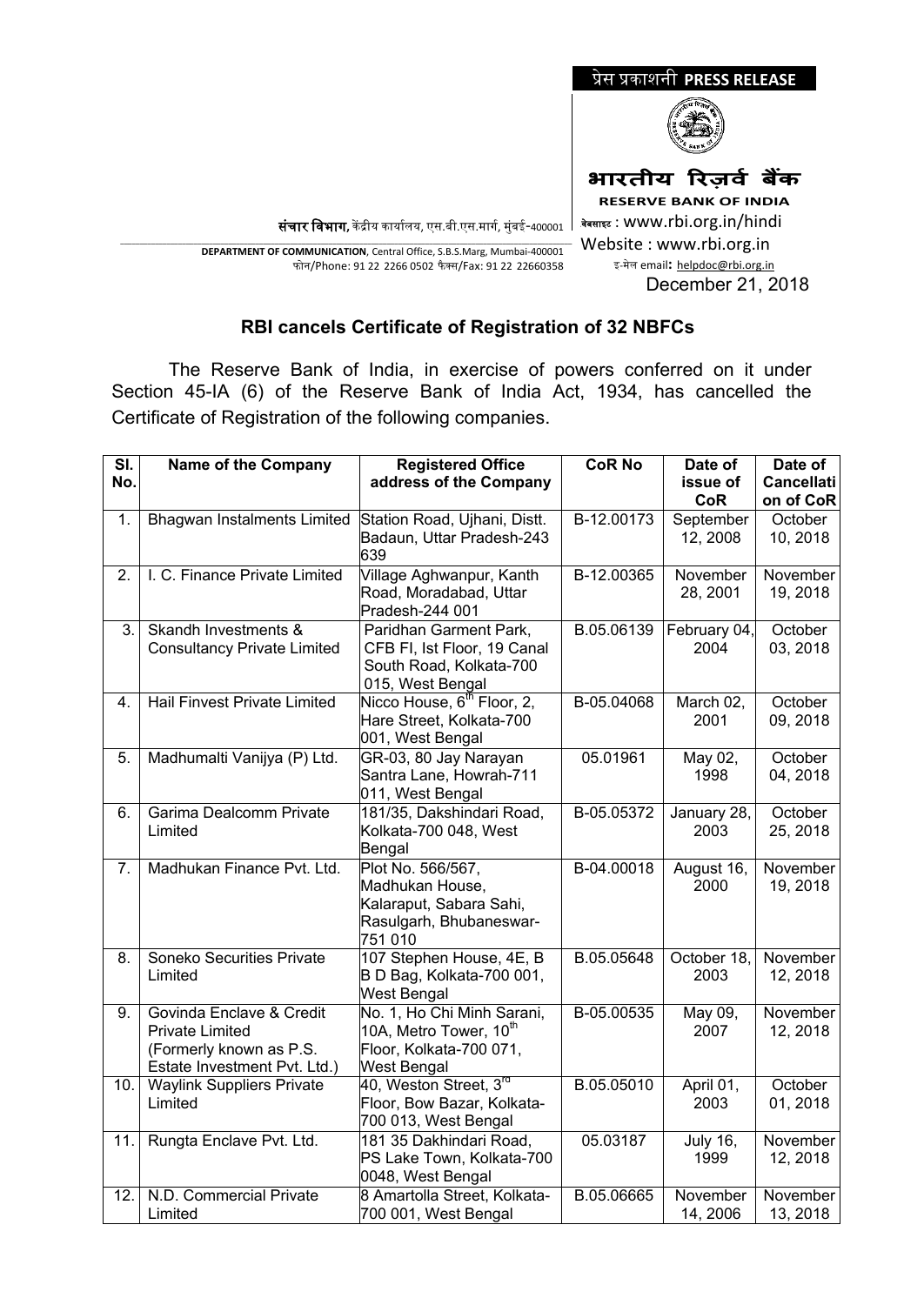| 13. | Aidotap Consultants Private<br>Limited                    | 40/3 Strand Road, 3 <sup>rd</sup> Floor,<br>Room No. 17, Kolkata-700<br>001, West Bengal                      | B.05.06249 | March 15,<br>2004       | November<br>16, 2018 |
|-----|-----------------------------------------------------------|---------------------------------------------------------------------------------------------------------------|------------|-------------------------|----------------------|
| 14. | Rohit Commercial P. Ltd.                                  | 1, British Indian Street,<br>Kolkata-700 069, West<br>Bengal                                                  | 05.02733   | <b>July 29,</b><br>1998 | November<br>12, 2018 |
| 15. | Ideal Auto Credit Ltd.                                    | 50, J.L. Nehru Road, 11 <sup>th</sup><br>Floor, Kolkata-700 071,<br>West Bengal                               | 05.02438   | May 16,<br>1998         | October<br>15, 2018  |
| 16. | Hanuman Resources Private<br>Limited                      | Nicco House, 6 <sup>th</sup> Floor, 2,<br>Hare Street, Kolkata-700<br>001, West Bengal                        | B.05-06440 | <b>July 29,</b><br>2004 | October<br>09, 2018  |
| 17. | <b>Ancient Commodities Private</b><br>Limited             | 4, Synagounge Street, 8th<br>Floor, Room No.821,<br>Kolkata-700 001, West<br>Bengal                           | B-05.04737 | April 23,<br>2003       | November<br>07, 2018 |
| 18. | Anglo-Ver Textiles Private<br>Limited                     | 37 Shakespeare Sarani, 4th<br>Floor, Kolkata-700 017,<br>West Bengal                                          | B.05.05969 | November<br>12, 2003    | November<br>07, 2018 |
| 19. | Chhabildas Investment<br><b>Private Limited</b>           | 15 G T Road, Ghaziabad,<br>Uttar Pradesh-201 001                                                              | B.12.00223 | September<br>27, 2000   | November<br>19, 2018 |
| 20. | Rudraksh Finance Company<br><b>Private Limited</b>        | Civil Lines, Bijnor, Uttar<br>Pradesh-246 701                                                                 | B-12.00320 | <b>July 14,</b><br>2001 | November<br>19, 2018 |
| 21. | Lakhimpur Finvest Company<br>Limited                      | Mela Road, Lakimpur Kheri,<br>Uttar Pradesh-262 701                                                           | 12.00165   | April 12,<br>1999       | November<br>19, 2018 |
| 22. | Bimla Investment and<br><b>Finance Limited</b>            | P. No. -50, Commercial<br>Centre, Munirka Marg,<br>Vasant Vihar, Near PVR<br>Priya Hall, New Delhi-110<br>057 | 14.00386   | March 10,<br>1998       | October<br>31, 2018  |
| 23. | Yashika Leasing & Financial<br>Services Limited           | 188 Bank Enclave, Laxmi<br>Nagar, Delhi-110 092                                                               | B-14.01420 | May 09,<br>2012         | November<br>05, 2018 |
| 24. | <b>Shabros Fin-Vest Private</b><br>Limited                | 412-A-8, 4 <sup>th</sup> Floor,<br>Deepshikha Building,<br>Rajendra Place, Delhi-110<br>008                   | B-14.01687 | September<br>04, 2001   | November<br>22, 2018 |
| 25. | United Finance and Leasing<br><b>Private Limited</b>      | T 874, Plot No. 1B, D B<br>Gupta Road, Faiz Road,<br>Karol Bagh, New Delhi-110<br>005                         | B-14.03407 | March 05,<br>2018       | November<br>16, 2018 |
| 26. | Motika Finance Limited                                    | LG-2, Shivaji Appatment,<br>Plot No. A-1, Shivaji Nagar,<br>Civil Lines, Jaipur,<br>Rajsthan-302 006          | 10.00062   | April 27,<br>1998       | October<br>15, 2018  |
| 27. | Parkview Investments Private<br>Limited                   | 1-A-6, Shastri Nagar, Opp.<br>I.T.Office, Bhilwara,<br>Rajasthan-311 001                                      | B-10.00101 | February 28,<br>2001    | October<br>18, 2018  |
| 28. | <b>Vineet Resources Private</b><br>Limited                | 32, Ezra street, Kolkata-700<br>001, West Bengal                                                              | B.05.02666 | December<br>01, 2003    | November<br>20, 2018 |
| 29. | Rabirun Commercial Private<br>Limited                     | Nicco House, 6 <sup>th</sup> Floor, 2<br>Hare Street, Kolkata-700<br>001, West Bengal                         | B.05.06423 | <b>July 14,</b><br>2004 | November<br>12, 2018 |
| 30. | Ratangiri Vinimay Private<br>Limited                      | 2 <sup>nd</sup> Floor of Main Building,<br>19, R.N. Mukherjee Road,<br>Kolkata-700 001, West<br>Bengal        | B.05.06052 | January 28,<br>2004     | November<br>13, 2018 |
| 31. | Mohit Finance & Leasing<br><b>Company Private Limited</b> | P-27, C.I.T. Road, Scheme<br>VI-M, Kolkata-700 054,<br>West Bengal                                            | B.05.05930 | December<br>17, 2003    | November<br>12, 2018 |
| 32. | <b>Guardian Traders Private</b><br>Limited                | 57B, Block-D, New Alipore,<br>Kolkata-700 053, West<br>Bengal                                                 | B.05.04307 | August 27,<br>2001      | October<br>25, 2018  |